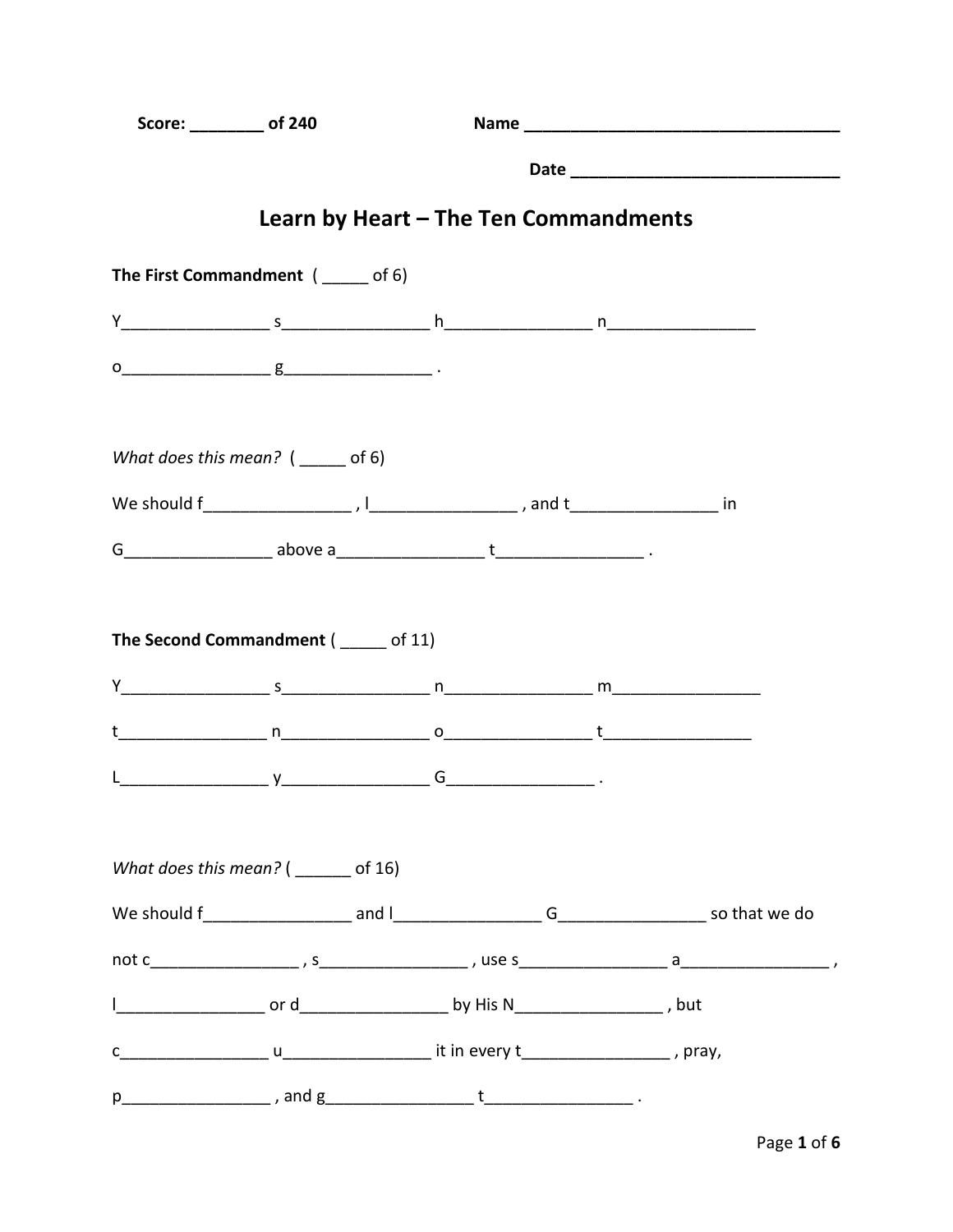|              | The Third Commandment (____ of 8)      |             |               |  |
|--------------|----------------------------------------|-------------|---------------|--|
|              |                                        |             |               |  |
|              |                                        |             |               |  |
|              | What does this mean? $($ ______ of 11) |             |               |  |
|              |                                        |             |               |  |
|              |                                        |             |               |  |
|              |                                        |             |               |  |
|              |                                        |             |               |  |
|              | The Fourth Commandment (______ of 6)   |             |               |  |
|              |                                        |             |               |  |
|              |                                        |             |               |  |
|              | What does this mean? $($ ______ of 13) |             |               |  |
|              |                                        | G           | so that we do |  |
|              |                                        |             |               |  |
|              |                                        |             |               |  |
| $\mathsf{o}$ | them, $\lfloor$                        | and c them. |               |  |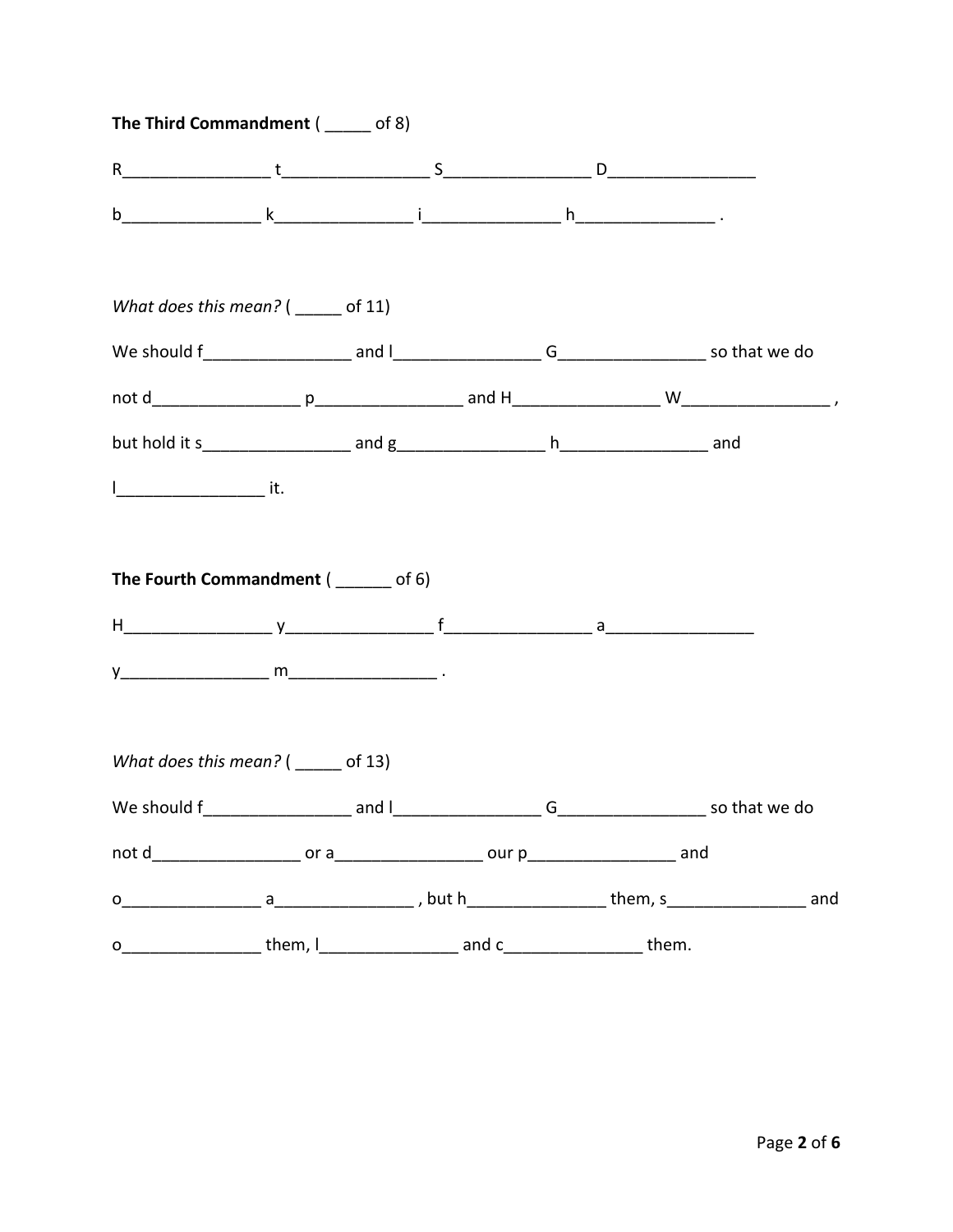| The Fifth Commandment ( _____ of 4)    |  |  |  |
|----------------------------------------|--|--|--|
|                                        |  |  |  |
| What does this mean? $($ ______ of 12) |  |  |  |
|                                        |  |  |  |
|                                        |  |  |  |
|                                        |  |  |  |
|                                        |  |  |  |
|                                        |  |  |  |
| The Sixth Commandment (____ of 5)      |  |  |  |
|                                        |  |  |  |
|                                        |  |  |  |
|                                        |  |  |  |
| What does this mean? ( _____ of 12)    |  |  |  |
|                                        |  |  |  |
|                                        |  |  |  |
|                                        |  |  |  |
| w and h and h each other.              |  |  |  |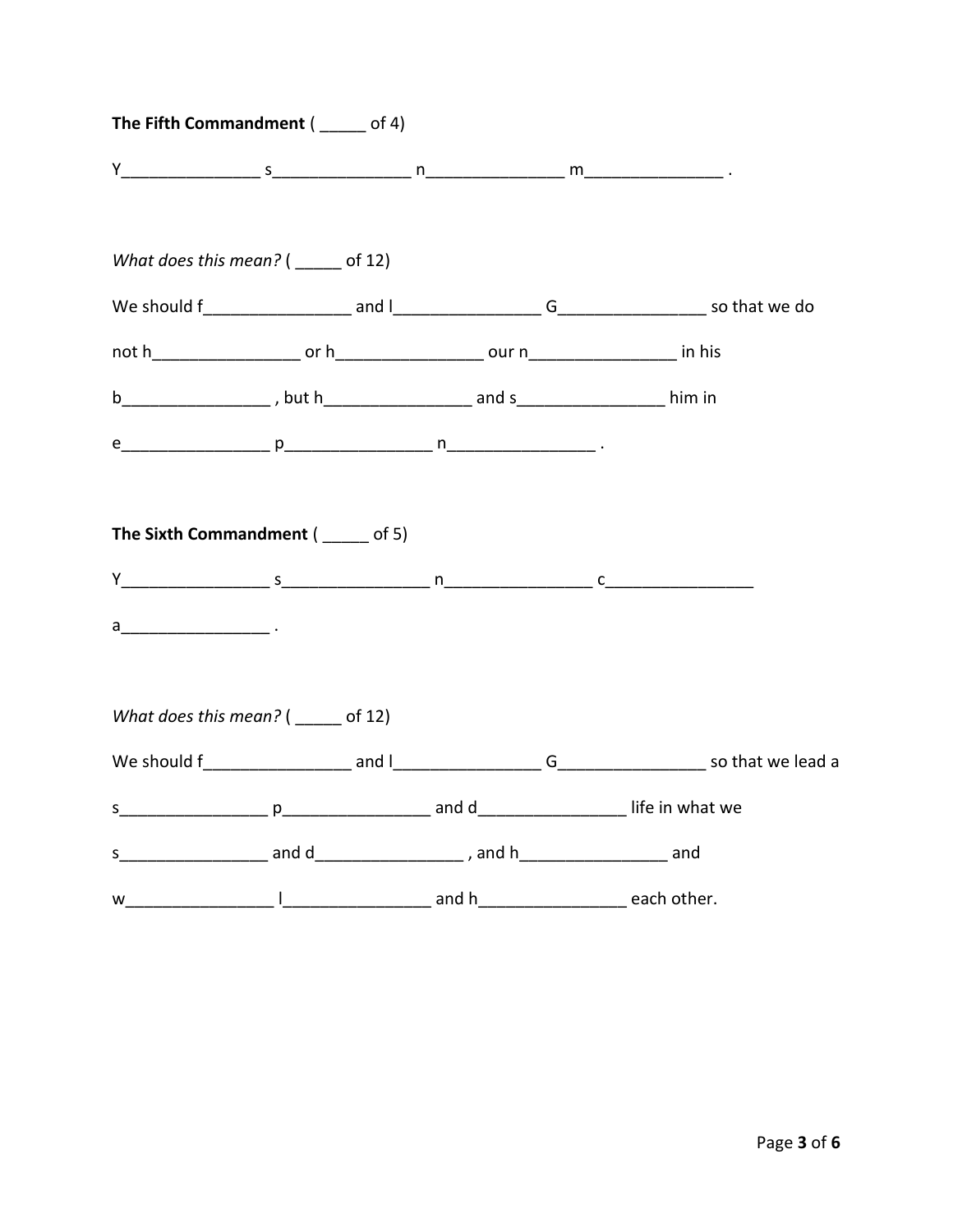|              | The Seventh Commandment (____ of 4)                                                                                                                                                                                                                                                                                                                           |  |  |
|--------------|---------------------------------------------------------------------------------------------------------------------------------------------------------------------------------------------------------------------------------------------------------------------------------------------------------------------------------------------------------------|--|--|
|              |                                                                                                                                                                                                                                                                                                                                                               |  |  |
|              | What does this mean? $($ ______ of 14)                                                                                                                                                                                                                                                                                                                        |  |  |
|              |                                                                                                                                                                                                                                                                                                                                                               |  |  |
|              |                                                                                                                                                                                                                                                                                                                                                               |  |  |
|              |                                                                                                                                                                                                                                                                                                                                                               |  |  |
|              | h______________________ him to i______________________ and p_______________________ his                                                                                                                                                                                                                                                                       |  |  |
|              |                                                                                                                                                                                                                                                                                                                                                               |  |  |
|              | The Eighth Commandment ( ____ of 9)<br>$f$ $\frac{1}{2}$ $\frac{1}{2}$ $\frac{1}{2}$ $\frac{1}{2}$ $\frac{1}{2}$ $\frac{1}{2}$ $\frac{1}{2}$ $\frac{1}{2}$ $\frac{1}{2}$ $\frac{1}{2}$ $\frac{1}{2}$ $\frac{1}{2}$ $\frac{1}{2}$ $\frac{1}{2}$ $\frac{1}{2}$ $\frac{1}{2}$ $\frac{1}{2}$ $\frac{1}{2}$ $\frac{1}{2}$ $\frac{1}{2}$ $\frac{1}{2}$ $\frac{1}{2$ |  |  |
| $n$ $\qquad$ |                                                                                                                                                                                                                                                                                                                                                               |  |  |
|              | What does this mean? $($ ______ of 16)                                                                                                                                                                                                                                                                                                                        |  |  |
|              |                                                                                                                                                                                                                                                                                                                                                               |  |  |
|              |                                                                                                                                                                                                                                                                                                                                                               |  |  |
|              |                                                                                                                                                                                                                                                                                                                                                               |  |  |
|              |                                                                                                                                                                                                                                                                                                                                                               |  |  |
|              |                                                                                                                                                                                                                                                                                                                                                               |  |  |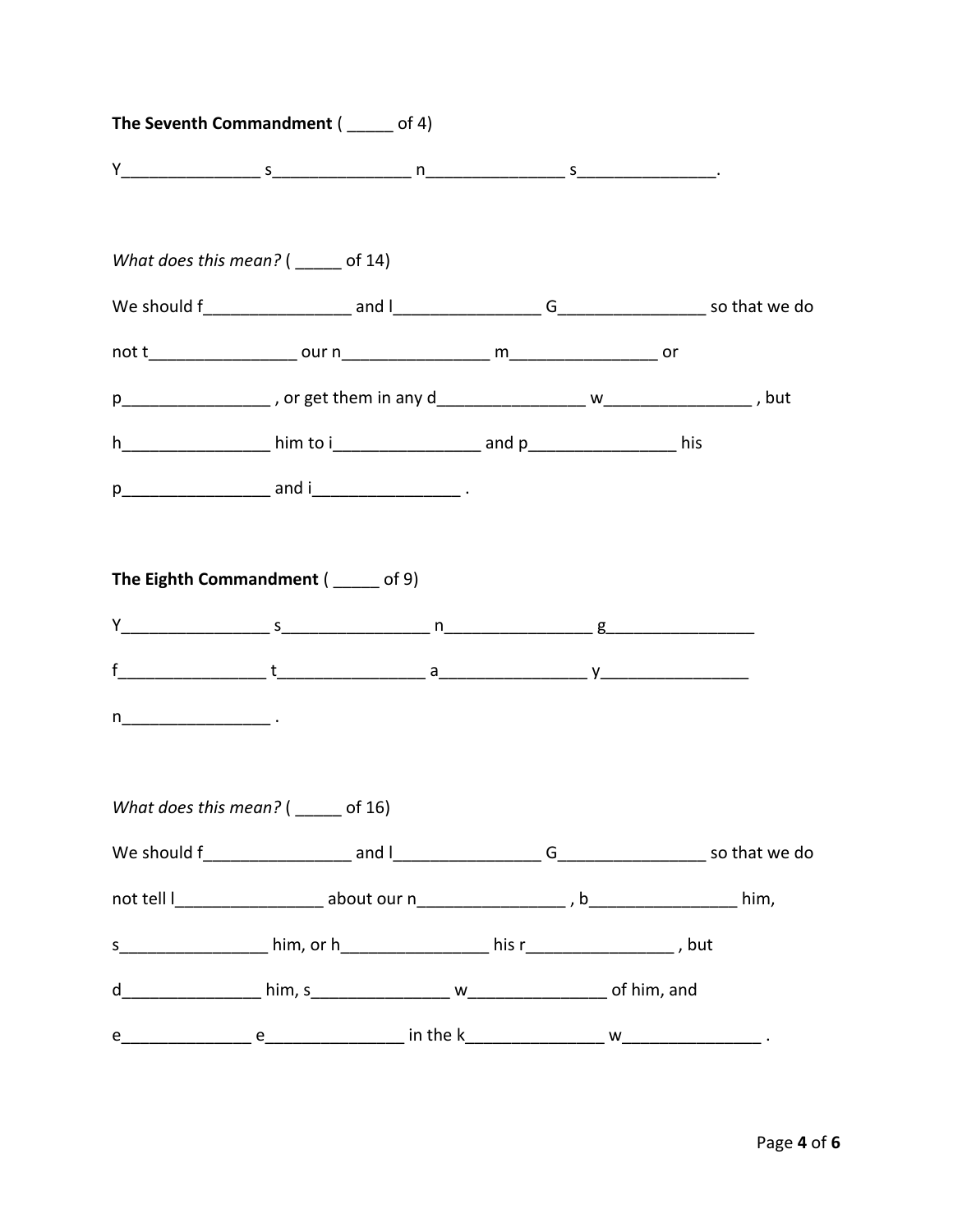|         | The Ninth Commandment ( ___ of 7)                                                                                                                                                                                                                                         |  |    |
|---------|---------------------------------------------------------------------------------------------------------------------------------------------------------------------------------------------------------------------------------------------------------------------------|--|----|
|         | $Y$ constant $S$ constant $\frac{1}{2}$ constant $\frac{1}{2}$ constant $\frac{1}{2}$ constant $\frac{1}{2}$ constant $\frac{1}{2}$ constant $\frac{1}{2}$ constant $\frac{1}{2}$ constant $\frac{1}{2}$ constant $\frac{1}{2}$ constant $\frac{1}{2}$ constant $\frac{1$ |  |    |
|         |                                                                                                                                                                                                                                                                           |  |    |
|         | What does this mean? $($ ______ of 13)                                                                                                                                                                                                                                    |  |    |
|         |                                                                                                                                                                                                                                                                           |  |    |
|         |                                                                                                                                                                                                                                                                           |  |    |
|         |                                                                                                                                                                                                                                                                           |  |    |
|         | r______________________, but h________________________ and be of s______________________ to him in                                                                                                                                                                        |  |    |
| $k$ it. |                                                                                                                                                                                                                                                                           |  |    |
|         |                                                                                                                                                                                                                                                                           |  |    |
|         |                                                                                                                                                                                                                                                                           |  |    |
|         |                                                                                                                                                                                                                                                                           |  |    |
|         | d________________________, or a ______________________that b ________________________ to                                                                                                                                                                                  |  |    |
|         |                                                                                                                                                                                                                                                                           |  |    |
|         |                                                                                                                                                                                                                                                                           |  |    |
|         | What does this mean? $($ ______ of 16)                                                                                                                                                                                                                                    |  |    |
|         |                                                                                                                                                                                                                                                                           |  |    |
|         |                                                                                                                                                                                                                                                                           |  |    |
|         |                                                                                                                                                                                                                                                                           |  | or |